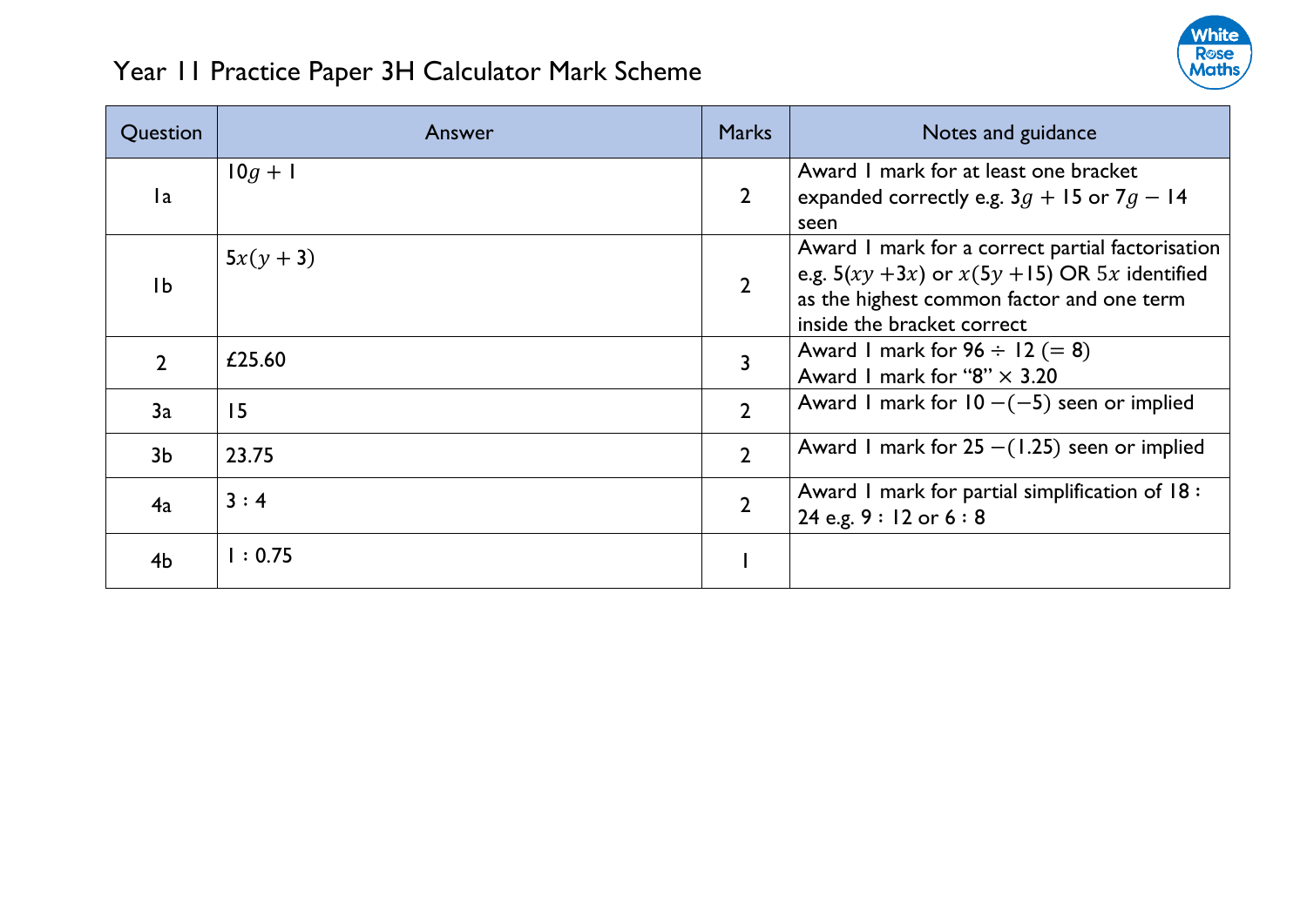

| 5         | 25<br>$20\,$<br>15<br>frequency<br>10<br>$5 -$<br>$0\frac{1}{0}$<br>5<br>$\overline{2}$<br>3<br>6<br>mass (kg) | $\overline{2}$ | Award I mark for points plotted at correct<br>midpoints of intervals with no joining line<br>segments<br>OR correct frequency polygon with one error |
|-----------|----------------------------------------------------------------------------------------------------------------|----------------|------------------------------------------------------------------------------------------------------------------------------------------------------|
| <b>6a</b> | $9p - 12$                                                                                                      |                | Accept $3(3p-4)$                                                                                                                                     |
| 6b        | $17$ (cm)                                                                                                      | $\overline{2}$ | Award I mark for forming and attempting to<br>solve an equation in p e.g. $9p - 12 = 141$                                                            |
| 7a        | $22 \text{ m/s}$                                                                                               | $\overline{2}$ | Award I mark for $330 \div 15$ seen or implied                                                                                                       |
| 7b        | 79.2 km/h                                                                                                      | $\overline{2}$ | Award 1 mark for 22 $\times \frac{3600}{1000}$ seen or implied.<br>Follow through their answer to part a for I or<br>2 marks                         |
| 7c        | 8.73 m/s                                                                                                       | $\overline{2}$ | Award I mark for $100 \div 11.45$ seen or implied<br>Condone use of 99.5 or 100.5 for 100 for first<br>mark<br>Accept awrt 8.73                      |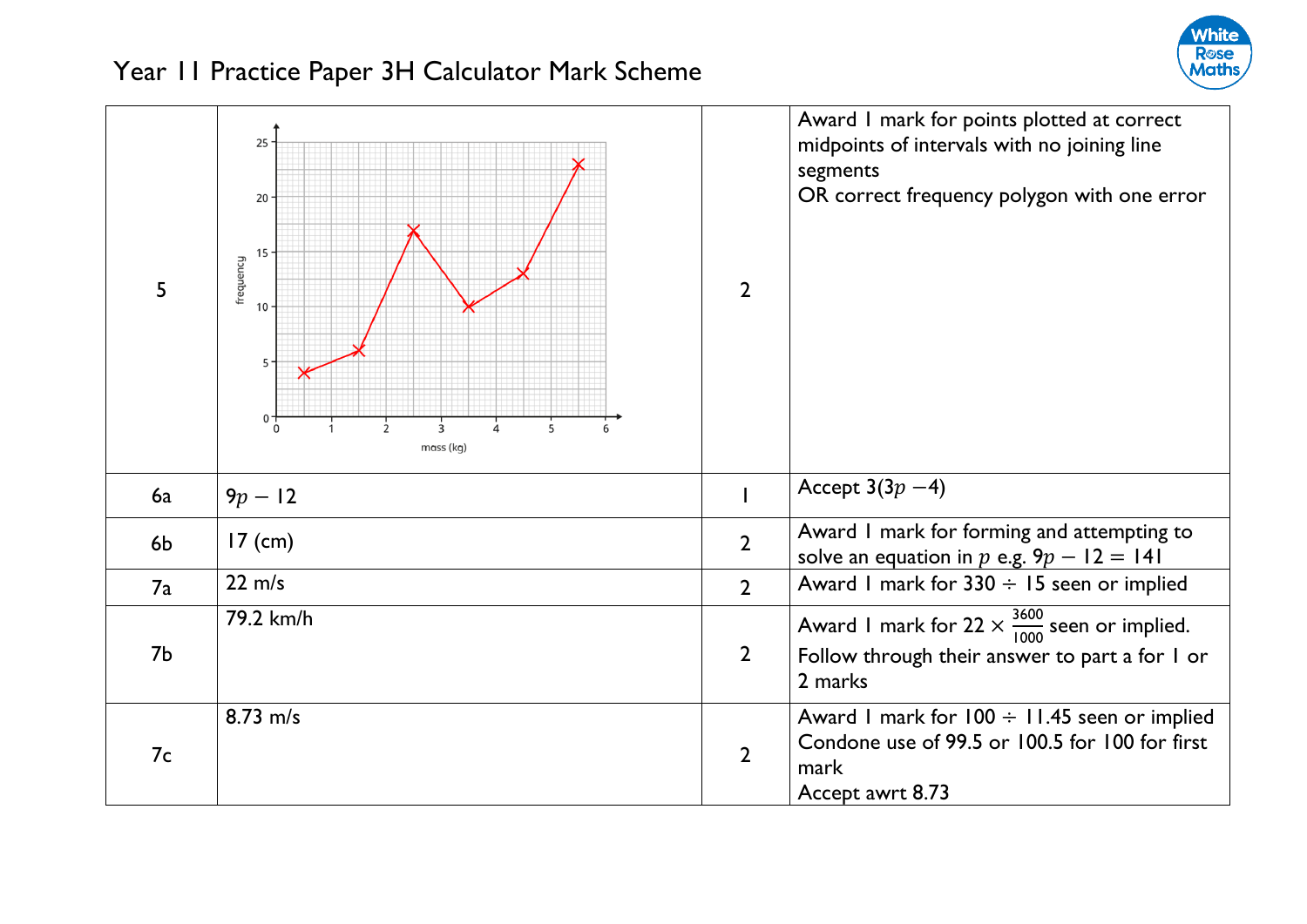

|                | £15 300                 |                | Award 1 mark for 18 000 $\times$ 0.85 seen or                 |
|----------------|-------------------------|----------------|---------------------------------------------------------------|
| 8a             |                         | $\overline{2}$ | implied                                                       |
|                |                         |                | Condone missing £                                             |
|                | £21 000                 |                | Award 1 mark for 17 850 $\div$ 0.85 seen or                   |
| 8b             |                         | $\overline{2}$ | implied                                                       |
|                |                         |                | Condone missing £                                             |
|                | $h = 4$                 |                | Award I mark for a correct use of formula for                 |
| 9              |                         | $\mathbf{3}$   | area of a trapezium e.g. $\frac{1}{2}(13 + 7)h = 40$          |
|                |                         |                | Award I mark for correct first step to solve                  |
|                |                         |                | e.g. $(13 + 7)h = 40$                                         |
|                | $13.4 \text{ cm}$       |                | Award I mark for a correct use of Pythagoras'                 |
|                |                         |                | theorem                                                       |
| $\overline{0}$ |                         | $\overline{3}$ | Award I mark for correct rearrangement e.g.                   |
|                |                         |                | e.g. $\sqrt{18^2 - 12^2}$ seen or implied                     |
|                |                         |                | Accept 13.41 etc.                                             |
|                | $w = \sqrt[3]{2q + 14}$ |                | Award I mark for a correct first step to                      |
| $\mathbf{H}$   |                         | $\overline{3}$ | rearrange e.g. $q + 7 = \frac{w^3}{2}$ or $2q = w^3 - 14$     |
|                |                         |                | Award $2^{nd}$ mark for $w^3$ correct isolated e.g.           |
|                |                         |                | $2(q + 7) = w^3$ or $2q + 14 = w^3$                           |
|                | 12                      |                | Award I mark for a correct using of the                       |
| 12             |                         | $\overline{2}$ | product rule for counting e.g. $1 \times 3 \times 2 \times 2$ |
|                |                         |                | seen or attempt to list combinations with no                  |
|                |                         |                | more than 2 omissions/errors                                  |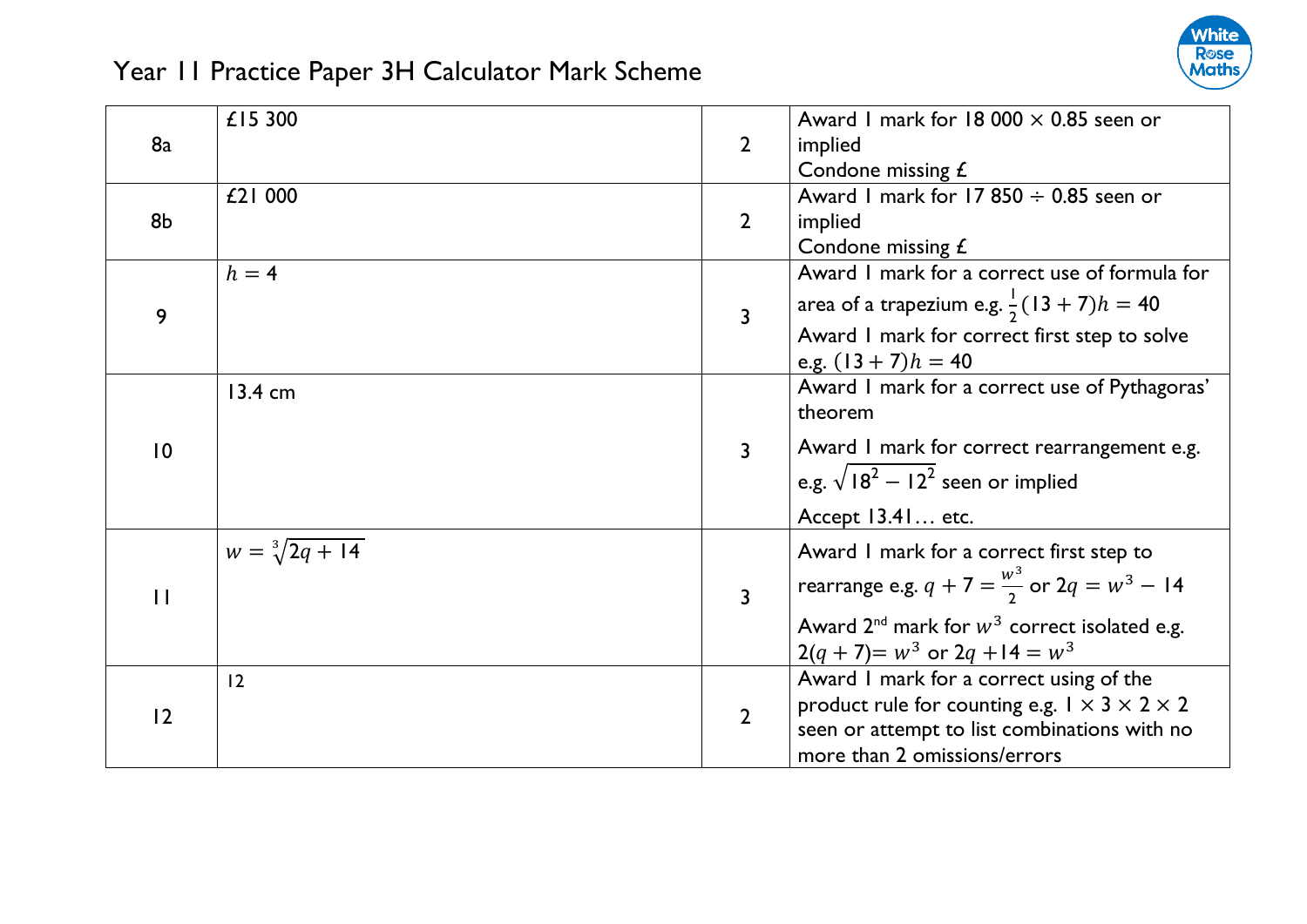

| 13a             | $\frac{9t^6}{2}$                                                                              | $\overline{2}$ | Award I mark for a correct evaluation of the<br>numerator i.e. $18t^9$ OR either $t^6$ or $\frac{9}{2}$ correct                                                                                |
|-----------------|-----------------------------------------------------------------------------------------------|----------------|------------------------------------------------------------------------------------------------------------------------------------------------------------------------------------------------|
|                 | e.g. $(2x-3)^2 \equiv (2x-3)(2x-3)$<br>= $4x^2 - 12x + 9$ which is not the same as $4x^2 - 9$ |                | Award I mark for an attempt to expand with 3<br>out of 4 terms correct.<br>Must have conclusion for $2^{nd}$ mark<br>Condone use of $=$ rather than $\equiv$                                   |
| 13 <sub>b</sub> |                                                                                               | $\overline{2}$ | Accept any correct alternative method e.g.<br>• factorise $4x^2 - 9 \equiv (2x + 3)(2x - 3)$ and<br>conclusion<br>substituting a suitable value of $x$ into both<br>expressions and conclusion |
| 13c             | $(7+2y)(7-2y)$                                                                                | $\overline{2}$ | Award I mark for one sign error                                                                                                                                                                |
| 4               | (L)8250                                                                                       | 3              | Award I mark identifying the ratio of<br>Mr Trent: Mr Khan $= 9:5$ oe<br>Award 2 <sup>nd</sup> mark for 23 100 shared in their ratio<br>e.g. 23 $100 \div (9 + 5) = 1650$                      |
| 15              |                                                                                               | $\overline{2}$ | Award I mark for either $\begin{pmatrix} 8 \\ -12 \end{pmatrix}$ or $\begin{pmatrix} 8 \\ 4 \end{pmatrix}$ seen or<br>implied and attempt to add both their products                           |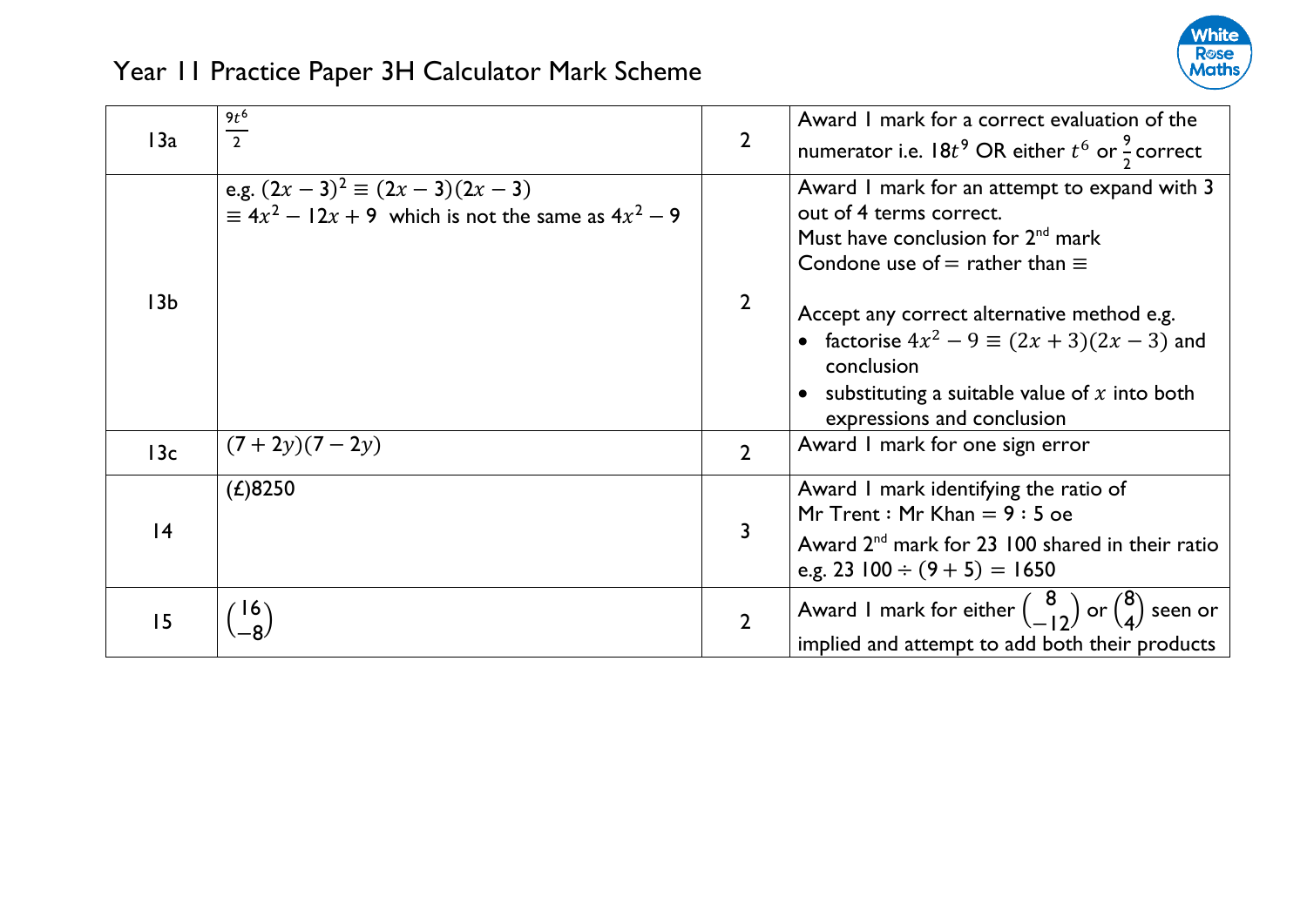

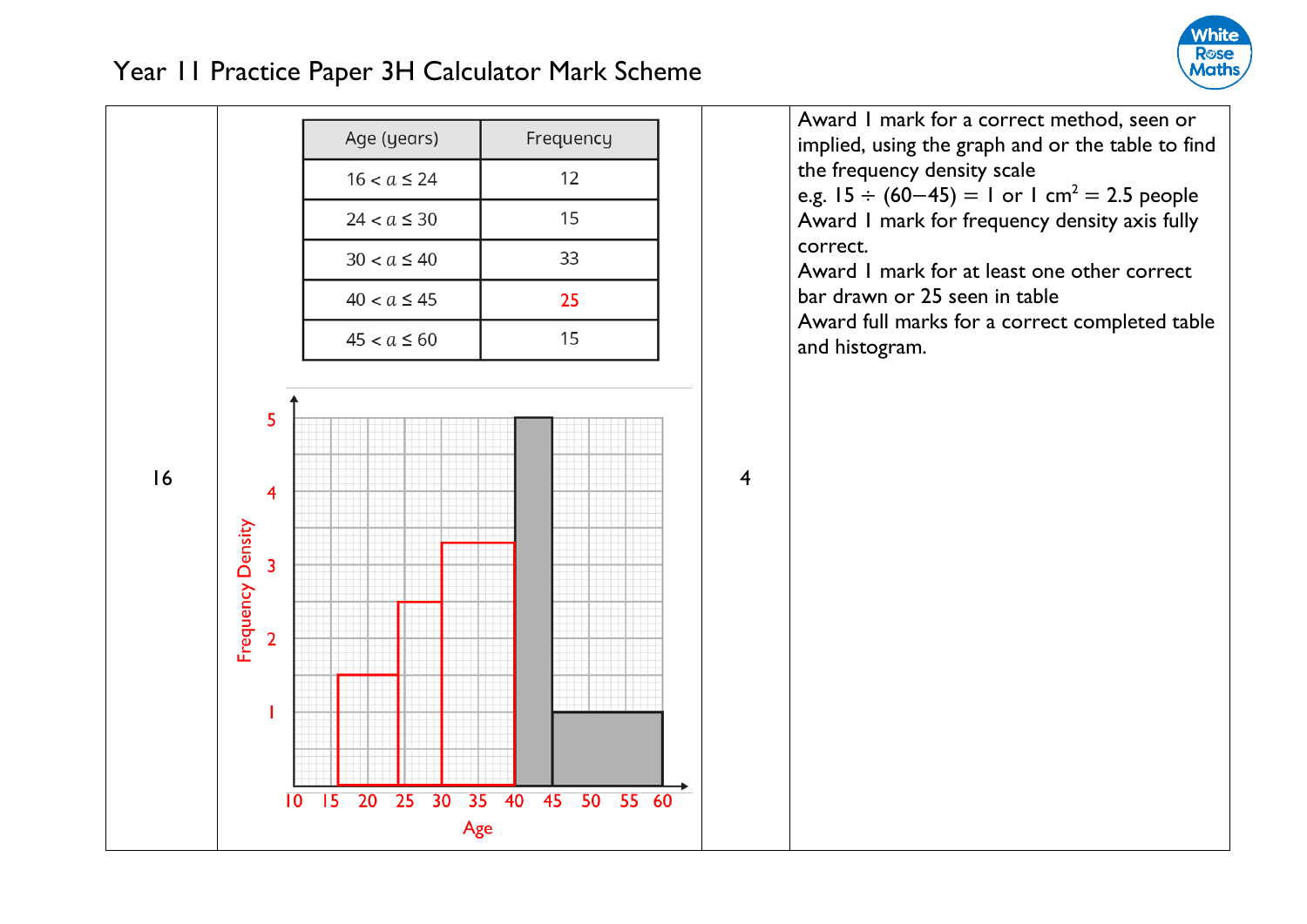

| 17              | $28.4^\circ$                                                                                                                                                                                                     | $\overline{4}$ | Award I mark for a correct use of Pythagoras<br>theorem to find the length of AC i.e.<br>$\sqrt{20^2 + 15^2}$ (= 25 cm)<br>Award I mark for a correct method seen to<br>find the length of CF i.e. $15 \tan(42^\circ)$ or<br>$13.5(06)$ seen or implied.<br>Award I mark for a correct method seen to<br>find $\angle$ FAC i.e. tan <sup>-1</sup> $\left(\frac{m}{n} \sum_{n=1}^{\infty} \right)$<br>Award final mark for awrt 28.4 |
|-----------------|------------------------------------------------------------------------------------------------------------------------------------------------------------------------------------------------------------------|----------------|-------------------------------------------------------------------------------------------------------------------------------------------------------------------------------------------------------------------------------------------------------------------------------------------------------------------------------------------------------------------------------------------------------------------------------------|
| 18a             | $P_3 = 621116$                                                                                                                                                                                                   | $\overline{2}$ | Award I mark for a correct method to find the<br>population of fish in the lake after one year<br>seen or implied<br>e.g. $P_1 = 1.02(600\,000 - 5000) = 606\,900$<br>Accept 621 117 or other (integer) rounding if<br>correct method seen                                                                                                                                                                                          |
| 18 <sub>b</sub> | B                                                                                                                                                                                                                |                | Accept any clear indication                                                                                                                                                                                                                                                                                                                                                                                                         |
| 18c             | 77868                                                                                                                                                                                                            | $\overline{2}$ | Award I mark for correct method 100 000 $\times$<br>$(0.92)^3$ seen or implied or correct build up<br>method<br>Accept 77 869 or other (integer) rounding if<br>correct method seen                                                                                                                                                                                                                                                 |
| $ 9\rangle$     | e.g. $\angle$ AFG = $\angle$ ABC = 62° because corresponding<br>angles are equal<br>$\angle BAC = 47^{\circ}$ because angles in a triangle sum to<br>$180^\circ$<br>$x = 47^{\circ}$ (Alternate segment theorem) | $\overline{4}$ | Award I mark for indicating either<br>$\angle ABC = 62^{\circ}$ or $\angle AGF = 71^{\circ}$<br>Award 1 mark for $\angle BAC = 47^{\circ}$ found<br>Award I mark for all reasons stated correctly.                                                                                                                                                                                                                                  |